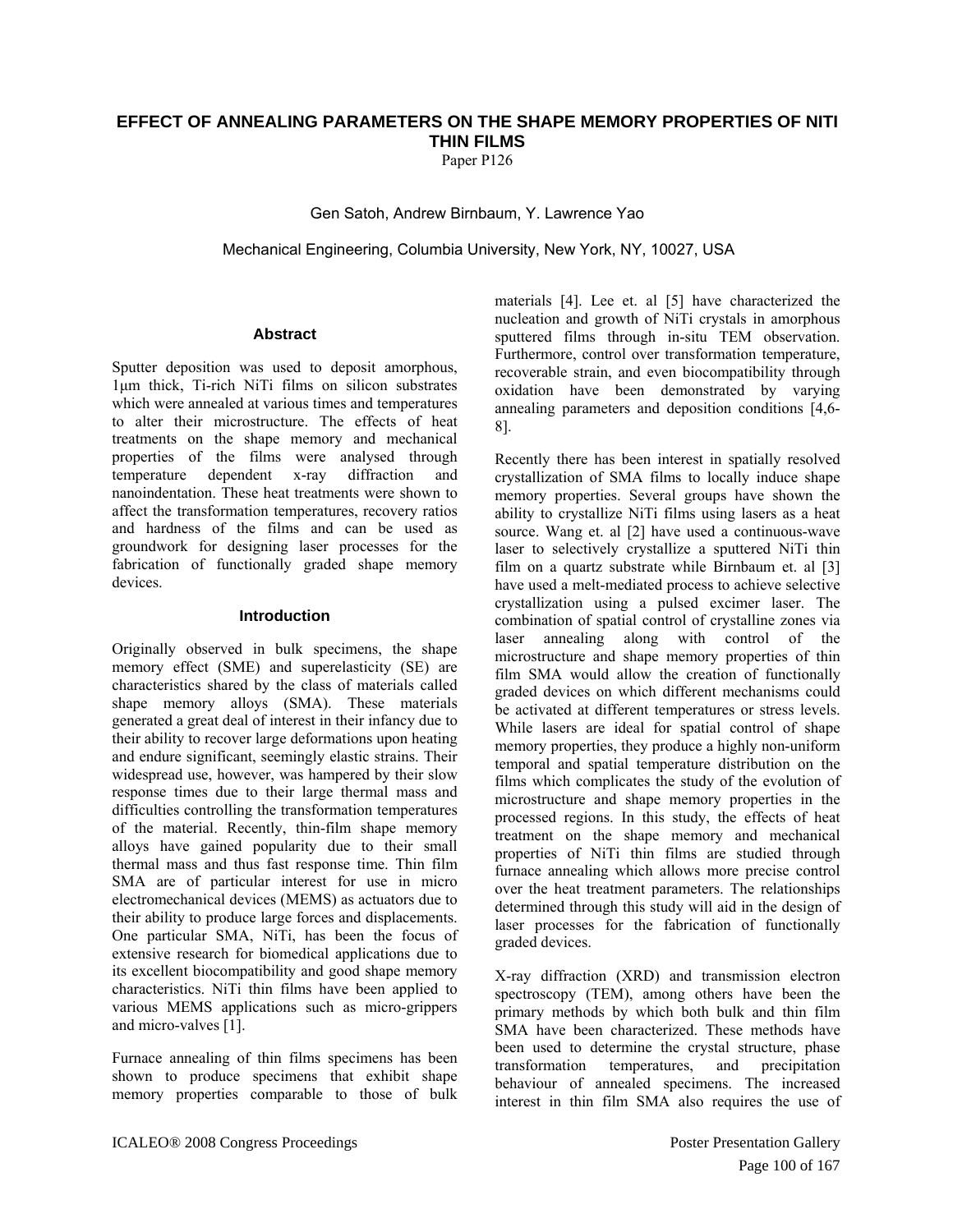different characterization methods that can accurately test materials in this form. Recent studies of the micro and nano-scale properties of SMA such as NiTi have made use of nanoindentation for this purpose. Gall et. al [9] have studied the nanoindentation response of bulk, Ni-rich, superelastic, single crystal NiTi in different orientations. Nanoindentation of thin films has also been used to determine the mechanical properties of sputtered and annealed films as a function of composition and film thickness [10,11]. Nanoindentation is particularly appealing for thin film specimens since they are not easily characterized by conventional means. There remains to be, however, a systematic study on the effects of heat treatment, specifically temperature and dwell time, on the nanoindentation response of thin film Ti-rich NiTi.

In this study, the effects of ageing heat treatments on amorphous, sputtered, Ti-rich NiTi films are examined to provide insight into the evolution of microstuctures and shape memory properties in laser annealed thin films. Specifically, the effects of annealing temperature and dwell time on the transformation temperatures and mechanical and shape memory properties are characterized through the use of x-ray diffraction and nanoindentation measurements.

## **Background**

# Shape Memory and Superelasticity

The shape memory effect (SME) and superelasticity (SE) exhibited by shape memory alloys are both manifestations of a reversible crystallographic shift called the martensitic transformation. For NiTi, the high-temperature or parent phase, austenite, has a cubic  $(\beta_2)$  structure and is ordered like CsCl. The lowtemperature phase, martensite, has a monoclinic structure which is achieved through a shear-like deformation of the parent lattice. Thermodynamically, the driving force for the transformation is the change is free energy between the austenite and martensite structures which can be written as

$$
\Delta G = \pi r^2 t \Delta g_c + 2\pi r^2 \sigma + \pi r^2 (A + B) \qquad (1)
$$

where *r* and *t* are the radius and thickness of a nucleated martensitic crystal in an austenitic lattice,  $\Delta g_c$  is the change in chemical free energy per unit volume between the austenite and martensite,  $\sigma$  is the interface energy per unit area, and  $A$  and  $B$  represent the elastic and plastic strain energies associated with the martensitic crystal [12]. The transformation from austenite to martensite is favored when  $\Delta G$  is negative; thus, for the transformation to occur, the

change in chemical free energy must overcome the interface and elastic and plastic strain energies.

In addition to the strain energies associated with the nucleation of a martensite crystal, the introduction of precipitates through ageing can also affect the thermodynamics of the phase transformation. Ni-rich NiTi has been shown to produce  $Ni<sub>4</sub>Ti<sub>3</sub>$  precipitates through ageing while Ti-rich NiTi develops NiTi<sub>2</sub> precipitates. Due to the limited solubility of Ti in NiTi, in bulk materials, NiTi<sub>2</sub> precipitates only form at grain boundaries which limits their effectiveness in changing the thermodynamic equilibrium. Sputter deposition of Ti-rich NiTi thin films, however, is able to create an unstable structure with a homogeneous distribution of excess Ti. The subsequent annealing of these films causes precipitates to form within the NiTi grains which initially form as thin-plates or GP-zones at low annealing temperatures and times [13]. These plate precipitates are coherent with the austenite matrix and their coherency strains stabilize the austenite phase resulting in a decrease in phase transformation temperatures. Increases in the annealing temperature or time cause the precipitates to become spherical in shape and lose their coherency with the austenite matrix resulting in a rise in transformation temperatures.

## Nanoindentation

The indentation modulus and hardness of materials tested through nanoindentation are typically determined from the slope of the unloading curve at max load. The indentation modulus is expressed as

$$
E^* = \frac{1}{2} \frac{\sqrt{\pi}}{\sqrt{A}} \frac{dP}{dh}
$$
 (2)

where  $E^*$  represents the combined modulus of the indenter tip and the specimen, *A* is the contact area of the indenter, and  $dP/dh$  is the slope of the unloading curve at max load. The indentation hardness, *H* , for a Berkovich indenter is defined by

$$
H = \frac{P}{24.5h_p^2} \tag{3}
$$

where *P* is the max indenter load and  $h_p$  is the "plastic" depth from indentation [14].

For basic indentation tests the maximum load or displacement is specified and after reaching this point the indenter tip is retracted. Using equations (2) and (3), the modulus and hardness can be calculated at this displacement. By applying a small oscillating load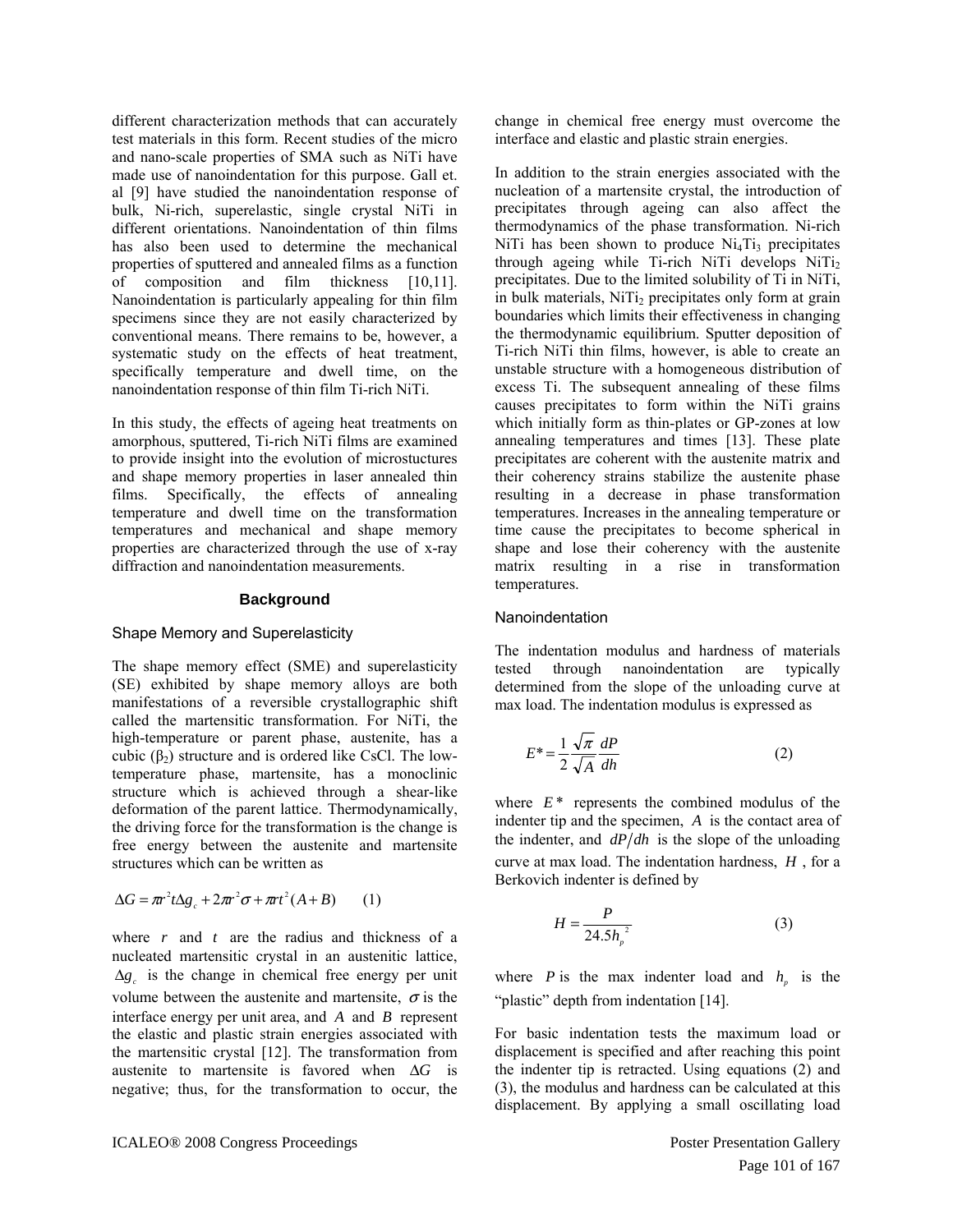over the basic load curve, local unloading can be achieved at each increment in indentation depth. Using the slope of the unloading curve at each increment, material properties can be measured as a function of depth into the surface. This type of test is called a continuous stiffness measurement (CSM).

Depending on the initial structure of the film, the deformation induced by the indenter can be accommodated by different mechanisms. Films that are martensite at room temperature accommodate the indent through elastic deformation of the martensite, detwinning, and plastic deformation of the martensite. The residual imprint left in the sample after the tip is retracted is the deformation accommodated by detwinning and plasticity. Films that are austenitic at room temperature accommodate the deformation initially by elastic deformation of the austenite, the stress induced phase transformation to martensite, followed by detwinning and elastic and plastic deformation of the martensite. Plastic deformation of the austenite can also be induced depending on the level of stress required to cause the austenite to martensite phase transformation. For these films, the residual imprint is the deformation accommodated by plasticity of the austenite or martensite and any residual stress-induced martensite. Upon heating, martensitic films will transform to austenite, recovering the deformation accommodated through detwinning. The recovery ratio, defined as

$$
\Phi = \frac{D_{\text{max}} - D_r}{D_{\text{max}}} \tag{4}
$$

where  $D_{\text{max}}$  is the residual indentation depth after unloading, and  $D<sub>r</sub>$  is the residual indent depth after heating, and represents the level of pseudo-plastic deformation accommodated by detwinning and phase transformations.

## **Experimental Procedure**

Ti-rich Ti-Ni thin films were deposited on silicon substrates with a 1 $\mu$ m ultra-low residual stress  $Si<sub>3</sub>N<sub>4</sub>$ LPCVD barrier layer to prevent any interaction between the film and substrate. The films were deposited at room-temperature in a magnetron sputtering system from an equiatomic NiTi target and a pure Ti target to achieve an amorphous structure which was verified using x-ray diffraction (XRD). The composition of the film was determined by energydispersive x-ray spectroscopy (EDX) to be  $51.8 \text{ at} \%$ Ti-Ni and the film thickness was 1µm. Ti-rich films are of particular interest when creating shape memory





annealing setup is shown in Figure 1. devices since they generally have higher transformation temperatures than Ni-rich ones. Annealing of the films was performed in a vacuum tube furnace with PID temperature control. The specimens were placed in the furnace at room temperature and the system was purged with ultra-high purity argon and evacuated prior to heating. To minimize oxidation during annealing a quartz plate was clamped to the face of the NiTi film and a pure Ti block was placed in the furnace. The Ti block was used since it preferentially oxidizes compared to the NiTi film. The Ti block was polished abrasively before each annealing test to remove any oxide growth from previous annealing steps. A schematic diagram of the

Classical heat treatments of alloys consist of a solution treatment followed by an aging step. The solution treatment is used to homogenize the material which is then quenched to preserve its structure. The subsequent aging step is used to control the microstructure of the material. This is achieved by heating the material to a moderate temperature at which the solid solution is no longer stable, resulting in the nucleation and growth of precipitates. Since the sputter deposited Ti-rich films have an unstable, homogeneous composition similar to a quenched solid solution, no solution treatment step was performed prior to ageing. This method is also more consistent with laser annealing processes. Aging treatments were performed at four different temperatures: 460, 560, 660, and 760°C and were held at those temperatures for 5 minutes. Two additional experiments were performed for the 460°C aging treatment with dwell times of 60 and 120 minutes. After aging the samples were quenched in water to stop the precipitation process.

Following the aging treatment the films were characterized using XRD with an in-situ heating apparatus. As the temperature in the XRD was cycled the growth and decay of the austenitic peaks was recorded. The temperature at which the austenitic peaks start to emerge is the austenitic start temperature, As, and the temperature at which they stop growing is the austenitic finish temperature,  $A_f$ .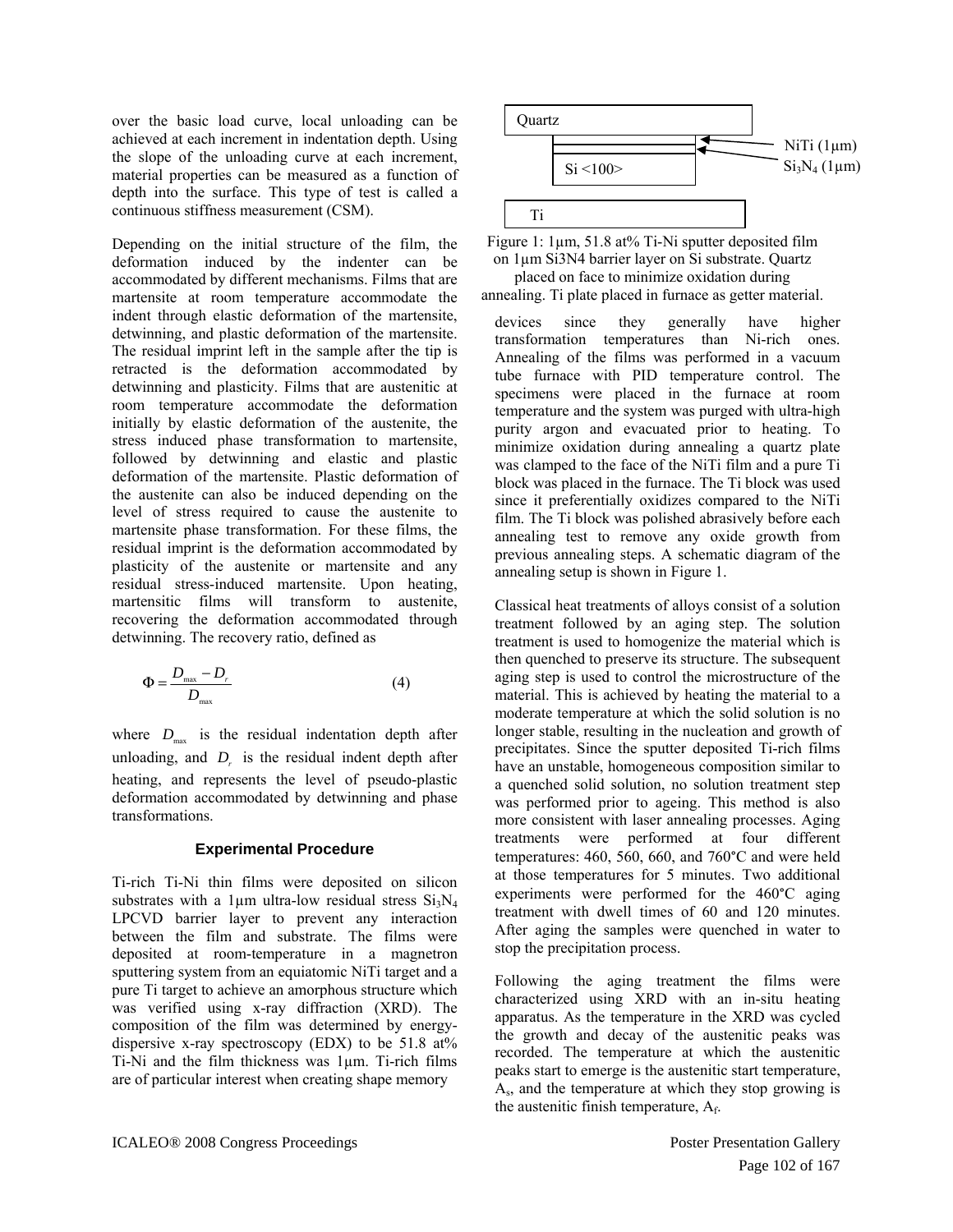

<span id="page-3-0"></span>Figure 2: Room temperature XRD spectra of annealed films showing amorphous, martensite and austenite for different annealing conditions. Spectra shifted for clarity.

The martensitic start,  $M_s$ , and finish,  $M_f$ , temperatures are the temperatures at which the austenitic peaks begin to decay and disappear, respectively.

<span id="page-3-1"></span>Nanoindentation was used as a means to determine the shape memory and mechanical properties of the annealed thin films. A diamond berkovich tip, a 3 sided pyramid shape, was used to produce the indents. Arrays of both the CSM and basic tests were performed on the annealed specimens. CSM measurements were performed to a depth of 1μm to characterize the full thickness of the film. Basic tests were performed to a depth of 100nm to minimize substrate effects on the material response. The residual indents were subsequently imaged using AFM to determine their initial depth. Upon heating the reverse transformation from martensite to austenite occurs, recovering some of the deformation. The indentation depths were measured again after heating to determine the recovered depth.

## **Results and Discussion**

<span id="page-3-2"></span>[Figure 2](#page-3-0) shows XRD spectra of sputtered NiTi films before and after furnace annealing. Scans were performed at room temperature to determine whether the films would exhibit shape memory, superelasticity, or if they were amorphous. The as-deposited film shows a typical amorphous spectrum with no identifiable peaks. After annealing for 5 minutes at 460°C, the film is martensitic at room temperature and will exhibit shape memory. Annealing for the same time at 760°C results in an austenitic film at room temperature which will exhibit superelasticity. XRD scans during heating (a) and cooling (b) of the  $\langle 110 \rangle$ austenite peak for a film annealed at 560°C for 5 minutes is shown in [Figure 3](#page-3-1). These curves are typical of films that contain martensite at room temperature



50

100

CPS

150

(a)

and are direct evidence of the reversible martensitic transformation. The initially austenitic film, however, shows no change in crystal structure upon heating. Austenite is stable at elevated temperature so no phase change is expected. The amorphous film also shows no change upon heating. [Table 1](#page-3-2) illustrates the transformation temperatures of the films annealed at different temperatures and times as determined through temperature dependent XRD measurements.

room temperature.

[Figure 4](#page-4-0) is an optical micrograph of indentations made in a martensitic film which was annealed at 460°C for

Table 1: Transformation temperatures for various annealing conditions. "<RT" indicates that the

| transformation temperature is below room temperature. |                    |               |                 |               |               |
|-------------------------------------------------------|--------------------|---------------|-----------------|---------------|---------------|
| Annealing                                             | Annealing          | $A_{s}$       | $A_{\rm f}$     | $M_{s}$       | $M_f$         |
| Time (min)                                            | Temp $(^{\circ}C)$ | $(^{\circ}C)$ | $({}^{\circ}C)$ | $(^{\circ}C)$ | $(^{\circ}C)$ |
|                                                       | 460                | $<$ RT        | 53.2            | 43.9          | $<$ RT        |
| 60                                                    | 460                | 50.4          | 53              | 45.9          | 33            |
| 120                                                   | 460                | 39.2          | 52.6            | 48            | 37.5          |
| 5                                                     | 560                | $\leq$ RT     | 53.9            | 43.9          | $<$ RT        |
|                                                       | 660                | $\leq$ RT     | 49.3            | 33            | $<$ RT        |
|                                                       | 760                | $<$ RT        | $<$ RT          | $<$ RT        | $<$ RT        |

 $-61.0^{\circ}$ C  $+53.9^{\circ}C$  $-6.51.6^{\circ}$ C  $+48.8^{\circ}$ C  $+46.2^{\circ}$ C  $49.1^{\circ}$ C  $-27.1^{\circ}$ C

+69°C  $*48.8^{\circ}$ C  $-43.9^{\circ}$ C  $+41.5^{\circ}$ C  $+39.1^{\circ}$ C  $\rightarrow 37^{\circ}$ C  $+27.5^{\circ}$ C

Þ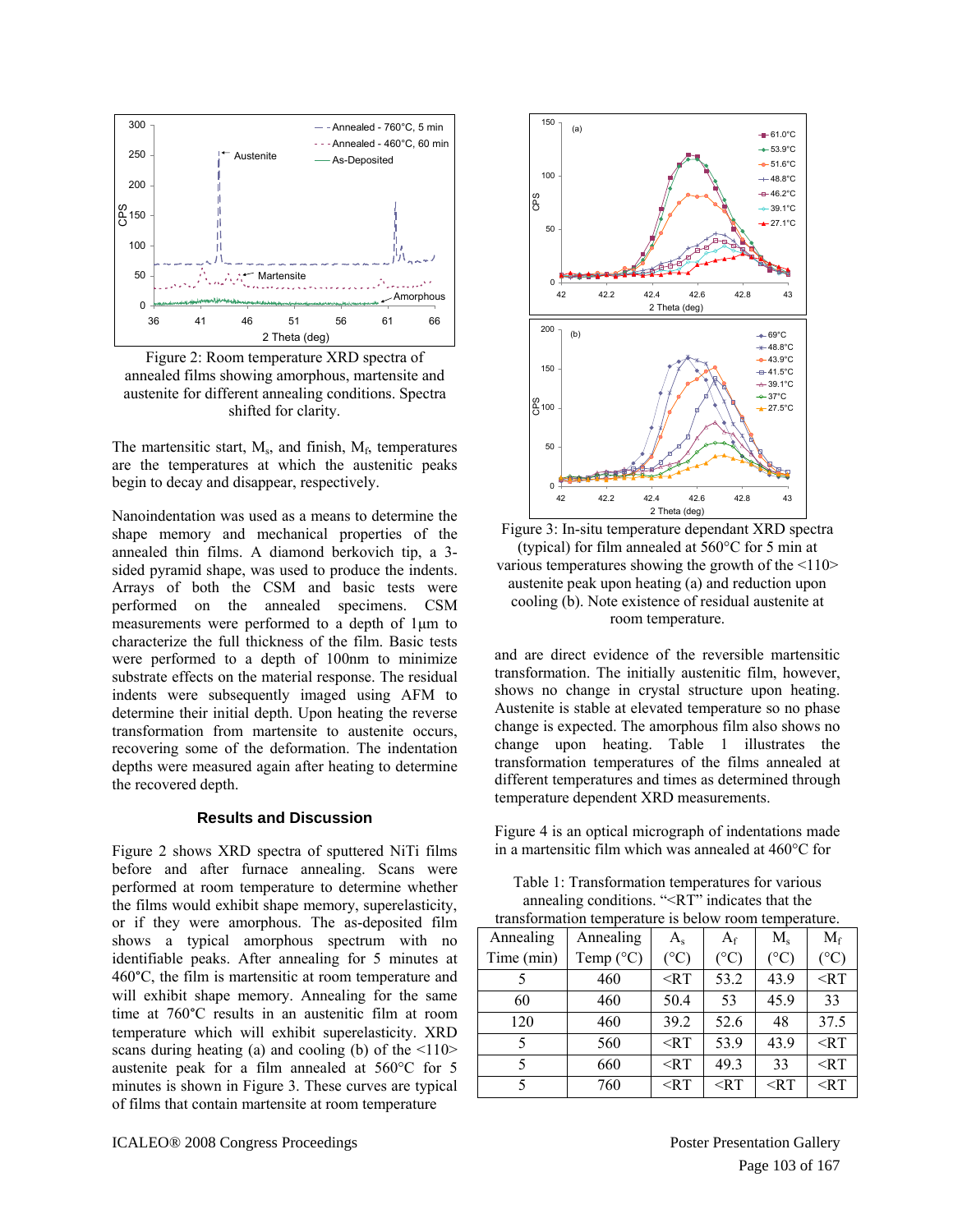5 minutes. The larger 3x3 array is a set of 1μm deep CSM indentations, while the smaller array (inset) consists of nine, 100nm deep basic indents. The reference indentations are used to aid in locating the arrays under AFM. The CSM indentations are spaced 25μm apart and the basic indentations 300nm apart to minimize the effect of adjacent tests on the mechanical response. Surface relief typical of martensite is also visible over the entire film surface. Upon heating of the specimen, recovery of the 100nm indentations was observed optically, however, recovery of the CSM indentations was not apparent due to the level of plasticity involved. [Figure 5](#page-4-1) shows representative loaddisplacement curves for 100nm basic indentations into martensitic and austenitic films. The austenitic film shows greater recovery during unloading due to the additional deformation accommodated by the martensitic phase transformation.

<span id="page-4-0"></span>It is important to note here that, in this study, the effects of annealing time and temperature are assumed to be independent. While this assumption is not strictly true, two separate temperature regimes can be identified. The thin-plate precipitates which form in Ti-rich thin films have been shown to only form for annealing temperatures below 547°C [13]. The minimum temperature was chosen to be just above the crystallization temperature of amorphous NiTi films and below the critical temperature to produce spherical precipitates. The annealing time range was chosen to allow for sufficient growth of the precipitates from plate to spherical form at the lowest annealing temperature.

# Effect of Annealing Time

# Phase Transformation Temperature

<span id="page-4-1"></span>To determine the effect of annealing time on the shape memory properties, films were annealed for three different times at the same temperature, 460°C. [Figure](#page-5-0)  [6](#page-5-0) shows the upward trend of the  $M_s$  temperature as annealing time increases. This trend is due to the coherency strains associated with  $NiT_{12}$  precipitate formation within the NiTi grains. The initial precipitates are coherent with the austenite matrix and stabilize the austenitic phase. Increasing the annealing time causes the precipitates to grow in size and to lose their coherency, resulting in an increase in transformation temperatures [15]. This upward trend is consistent with the work of Ishida et. al [16] who studied the phase transformation temperatures of Tirich films under an applied stress. Their results, however, span a much larger annealing time range and show a non-linear relationship between annealing time and transformation temperature.



Figure 4: Optical micrograph of residual indents from 1µm and 100nm (inset) deep indents on annealed NiTi film before heating. Surface relief of martensite is visible. Film annealed at 460°C for 5 minutes.

A smaller time range was chosen for the current study since laser annealing processes typically crystallize the film over a much shorter time period. The current results show a nearly linear relationship between annealing time and martensitic start temperature.

A slight downward slope of the  $A_f$  temperatures with increased annealing time is also observed in [Figure 6.](#page-5-0) This trend, combined with the increase in  $M_s$  with increasing annealing time suggests a decrease in the transformation's thermal hysteresis with increased annealing time. The thermal hysteresis of NiTi alloys is a result of a variety of mechanisms such as elastic energy dissipation and external stresses. Gabry et. al [17] have shown that the thermal hysteresis is a positive function of stress for Ti-rich NiTi specimens. Increased annealing time would allow for greater relaxation of residual stresses induced during deposition and thus reduce the hysteresis observed.



Figure 5: Representative load-displacement curves for 100nm indents in annealed films. Note smaller residual indentation depth of austenitic film due to superelasticity.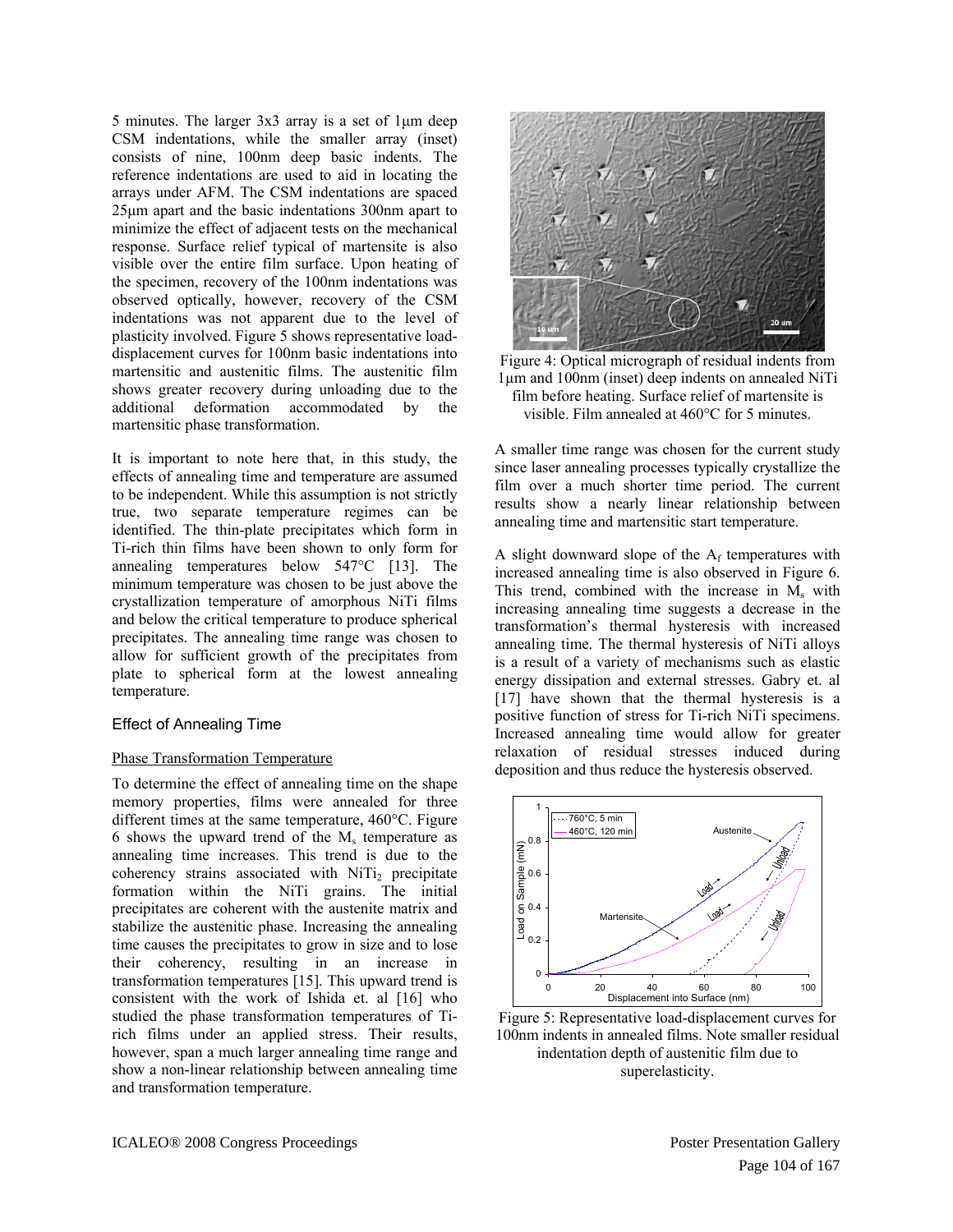

<span id="page-5-1"></span><span id="page-5-0"></span>Figure 6: Phase transformation temperatures and thermal hysteresis as a function of annealing time at 460°C.

Hamilton et. al [18] have further characterized the thermal hysteresis of single crystal NiTi alloys considering the dissipation of elastic strain energy due to frictional work during the forward transformation. Elastic strain energies, " $A$ " in equation (1), promote the reverse transformation from martensite to austenite and thus their dissipation increases the required chemical energy difference,  $\Delta g_c$  in equation (1), between the two phases for the transformation to occur. This has the effect of increasing the hysteresis of the phase transformation. Initially coherent precipitates in the matrix have been shown to increase the elastic energy dissipation during the transformation and thus cause increases in the thermal hysteresis. Since the coherency of the precipitates is expected to decrease with increasing annealing time, a decrease in hysteresis is expected as well.

#### Mechanical Response

<span id="page-5-2"></span>[Figure 7](#page-5-1) is an AFM scan showing the indentation depth before and after heating of a typical martensitic film. The average depth before and after heating was determined from the array of nine, 100nm deep indents performed on each specimen. [Figure 8](#page-5-2) shows the recovery ratio of the films as defined by equation (4). The shape of the curve suggests that annealing time has little effect on the recovery ratio. For two of three annealing times the Mf temperature was found to be above room temperature and thus the films are fully martensitic at room temperature. For the third annealing time, only a slight amount of residual austenite was observed in room temperature XRD spectra. This suggests that the Mf temperature is only slightly below room temperature and that the majority of the film is martensite. Since all of the films annealed at 460°C are fully or primarily martensitic at room temperature, phase transformation strain is not



Figure 7: Typical AFM scans of indents in martensitic film before and after heating showing depth recovery. Film annealed at 460°C for 5 minutes.

expected to be a significant deformation mechanism in these specimens. Additionally, plastic deformation of the martensite is the only permanent deformation mechanism for these films. Assuming a fixed yield stress for the martensite, the recovery ratio becomes a function of the critical stress required to induce detwinning. The effect of changes in transformation temperature on this critical stress is illustrated in [Figure 9,](#page-6-0) a phase diagram for NiTi in the stresstemperature domain. A change in transformation temperature between materials is represented by a shift in the transformation curves to the left or the right. For materials that are fully martensitic at room temperature, the critical stress for detwinning is nearly constant. Thus, as observed, the recovery ratio of the films should show little dependence on annealing time. Additionally, CSM indentations performed on the films showed nearly identical modulus and hardness values as a function of depth for the different annealing times.



 Figure 8: Indentation depth and recovery ratio as a function of annealing time for films annealed at 460°C. Error bars denote standard error.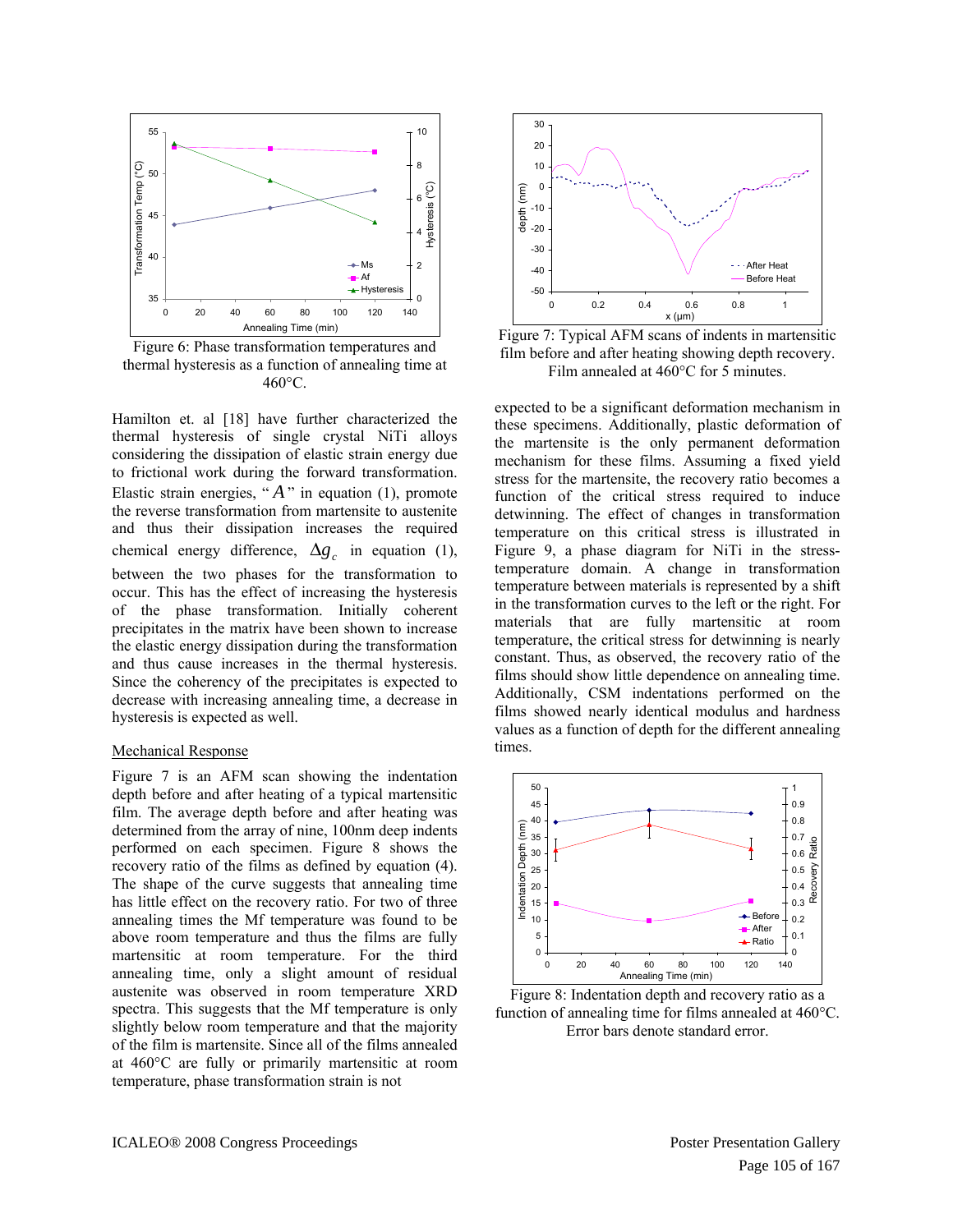

<span id="page-6-0"></span>Figure 9: Schematic phase diagram for NiTi in the stress-temperature domain. Transformation temperatures and critical stresses to induce the phase transformation at room temperature, RT, are denoted Ms,  $M_f$ ,  $A_s$ ,  $A_f$ ,  $\sigma_s$ , and  $\sigma_f$  respectively.  $M_d$ ,  $M_t$ , and A denote sections where the material is fully detwinned martensite, twinned martensite, or austenite respectively. Dashed lines and primes indicate an upward shift in transformation temperatures.

This also suggests that the deformation mechanisms were the same for each of the films and occurred at similar stress levels. The level of deformation accommodated by elastic, plastic and shape memory mechanisms for each of the films is shown in [Figure](#page-6-1)  [10](#page-6-1). The majority of the indentation deformation is recovered elastically upon unloading and is nearly constant with annealing time.

## Effect of Annealing Temperature

## <span id="page-6-1"></span>Phase Transformation Temperature

<span id="page-6-2"></span>The effect of annealing temperature was studied by varying the annealing temperature for a set annealing time. [Figure 15](#page-8-0) shows the change in the martensitic start temperature as a function of annealing temperature. The results show an inverse relationship between annealing temperature and phase transformation temperature. The change in transformation temperature over the range of annealing temperatures is large enough that films treated at low temperatures are martensitic at room temperature while the film treated at the highest temperature, 760°C, is fully austenitic at room temperature as can be seen in [Figure 11,](#page-6-2) room temperature XRD scans which show the emergence of austenitic peaks with increasing annealing temperature. This trend is opposite to what has been observed for similar heat treatments performed by Ishida et. al on Ti-rich films [4]. As the annealing temperature is increased, diffusion becomes more active which causes the precipitates to form and grow at a higher rate. This results in larger, more spherical precipitates forming at higher annealing temperatures. These precipitates lose their coherency with the austenitic matrix and do not have the stabilizing effect of the thinner plate precipitates seen at lower temperatures. This suggests that increasing the annealing temperature should increase the phase transformation temperatures. The transformation temperatures of NiTi, both in bulk and thin film form, however, have been shown to be a strong function of composition with Ti-rich materials having higher transformation temperatures.

Changes in the composition of the NiTi matrix are the result of a few different mechanisms. As mentioned before, at equilibrium, NiTi is unable to dissolve over 0.5 at% excess Ti. The film used in this study has an unstable homogenous composition of  $51.8$  at% Ti – Ni as deposited and  $NiT_i$  precipitates will form during annealing. This has the effect of bringing the NiTi matrix composition closer to its equilibrium state, 50 at%  $Ti - Ni$ .



Figure 10: Percentage of indentation deformation accommodated by different mechanisms as a function of annealing time at 460°C.



Figure 11: Room temperature XRD spectra of films annealed at different temperatures for 5 minutes. Note increase in austenitic peak intensities with increased annealing temperature.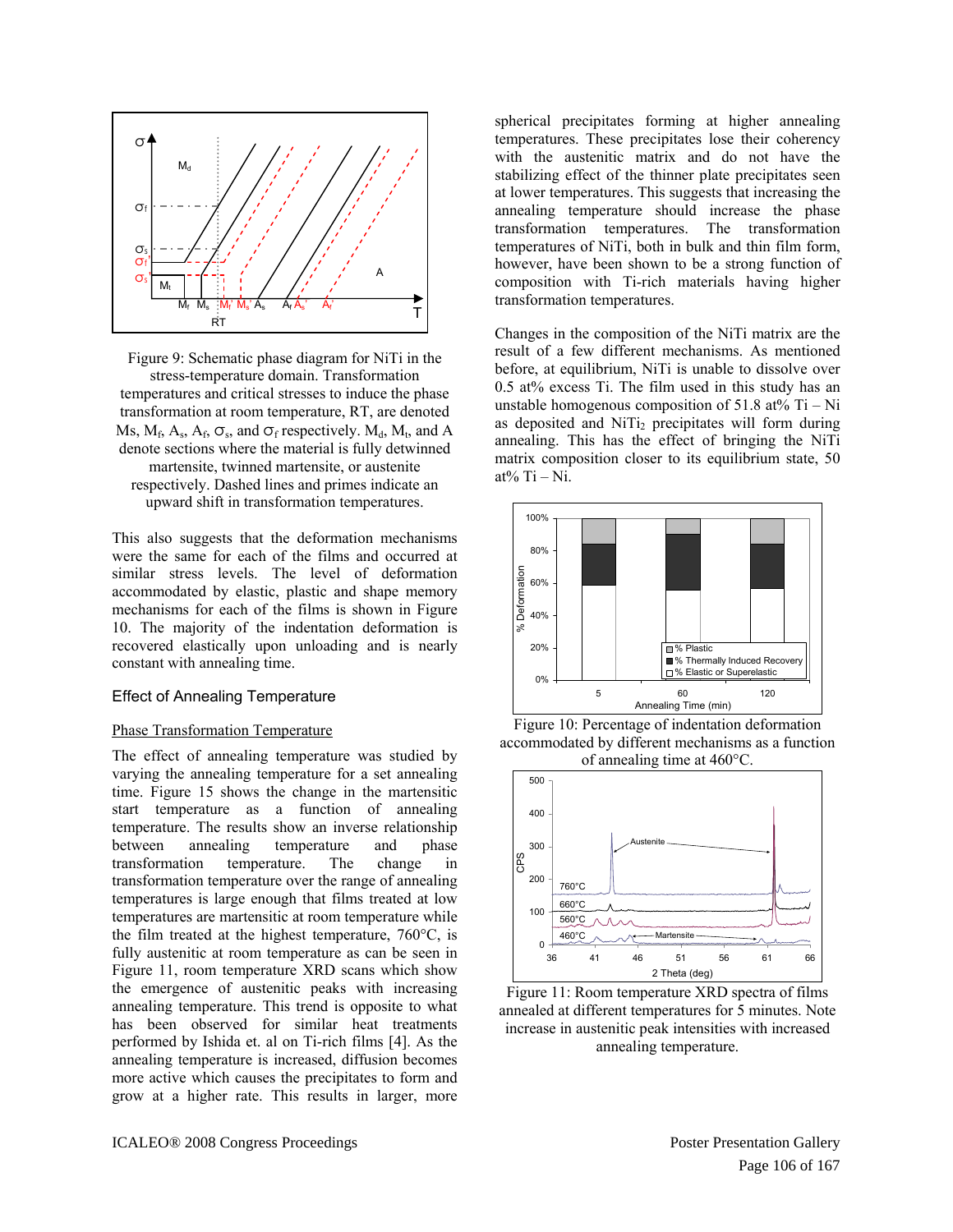

<span id="page-7-0"></span> Figure 12: Indentation depth before and after heating and recovery ratio vs. annealing temperature. Error bars denote standard error

Increases in annealing temperature allows greater diffusion and thus, for the same annealing time, will cause a larger shift toward the equilibrium composition. Additional reduction in the Ti-content of the NiTi matrix is caused by the oxidation of the film. Firstov et. al [8] have shown that the oxidation rate of NiTi follows a linear trend below 500-600°C, beyond which there is exponential growth. The oxidation products are mainly Ti-oxides such as  $TiO<sub>2</sub>$  and  $TiO$ and are produced by consuming Ti from the NiTi matrix resulting in a further composition shift toward the Ni-rich side and a reduction in phase transformation temperatures. Despite the precautions used to minimize oxidation during annealing, oxidation of the films was observed. The discoloration of the film surface was particularly evident for higher annealing temperatures. Due to the thickness of the films, even a small layer of oxidation will cause significant changes in the matrix composition and thus transformation temperatures.

#### <span id="page-7-1"></span>Mechanical Response

[Figure 5](#page-4-1) shows a nanoindentation load curve for a basic indent into the austenitic film which was annealed at 760°C for 5 minutes. The residual indentation depth, defined as the depth at which the load returns to zero upon unloading, is significantly lower than that of the martensitic film shown in the same figure. This is due to the added deformation accommodated by the stress-induced martensitic transformation that is recovered upon unloading. The recovery ratio as a function of annealing temperature is shown in [Figure 12.](#page-7-0) For the annealing times that produce martensite at room temperature, the recovery ratio is nearly constant with temperature. However, once the room temperature structure changes to austenite, the recovery ratio upon heating decreases sharply. The slight depth recovery upon heating of the austenitic film is due to residual stress-induce martensite in the film.

The percentage of deformation accommodated by elastic, plastic, and shape memory mechanisms for the different annealing temperatures is depicted in [Figure](#page-7-1)  [13](#page-7-1). The percentage of deformation accommodated by elastic deformation is nearly constant for the films annealed at 460, 560 and 660°C, but shows an increase for the films annealed at 760°C. Since the latter specimen recovers the detwinning and phase transformation strains upon unloading, these effects cannot be separated from elastic recovery, resulting in an overall increase in this value. The film annealed at 760°C also shows a larger percentage of deformation being accommodated by plasticity. As shown in [Figure](#page-6-0)  [9,](#page-6-0) the critical stress required to induce the phase transformation increases with decreasing transformation temperatures. If a larger stress is required to cause the transformation, a greater percentage of the film will experience stresses above the yield stress and greater plasticity will occur.

[Figure 14](#page-7-2) shows the hardness of the films annealed at different temperatures as a function of displacement into the surface. Overall, the indentation hardness







Figure 14: Hardness as a function of depth for 1μm indent films annealed at different temperatures. Note effect of substrate on hardness as depth increases.

<span id="page-7-2"></span>ICALEO® 2008 Congress Proceedings Proceedings Proceedings Proceedings Proceedings Proceedings Proceedings Proceedings Proceedings Proceedings Proceedings Proceedings Proceedings Proceedings Proceedings Proceedings Proceedi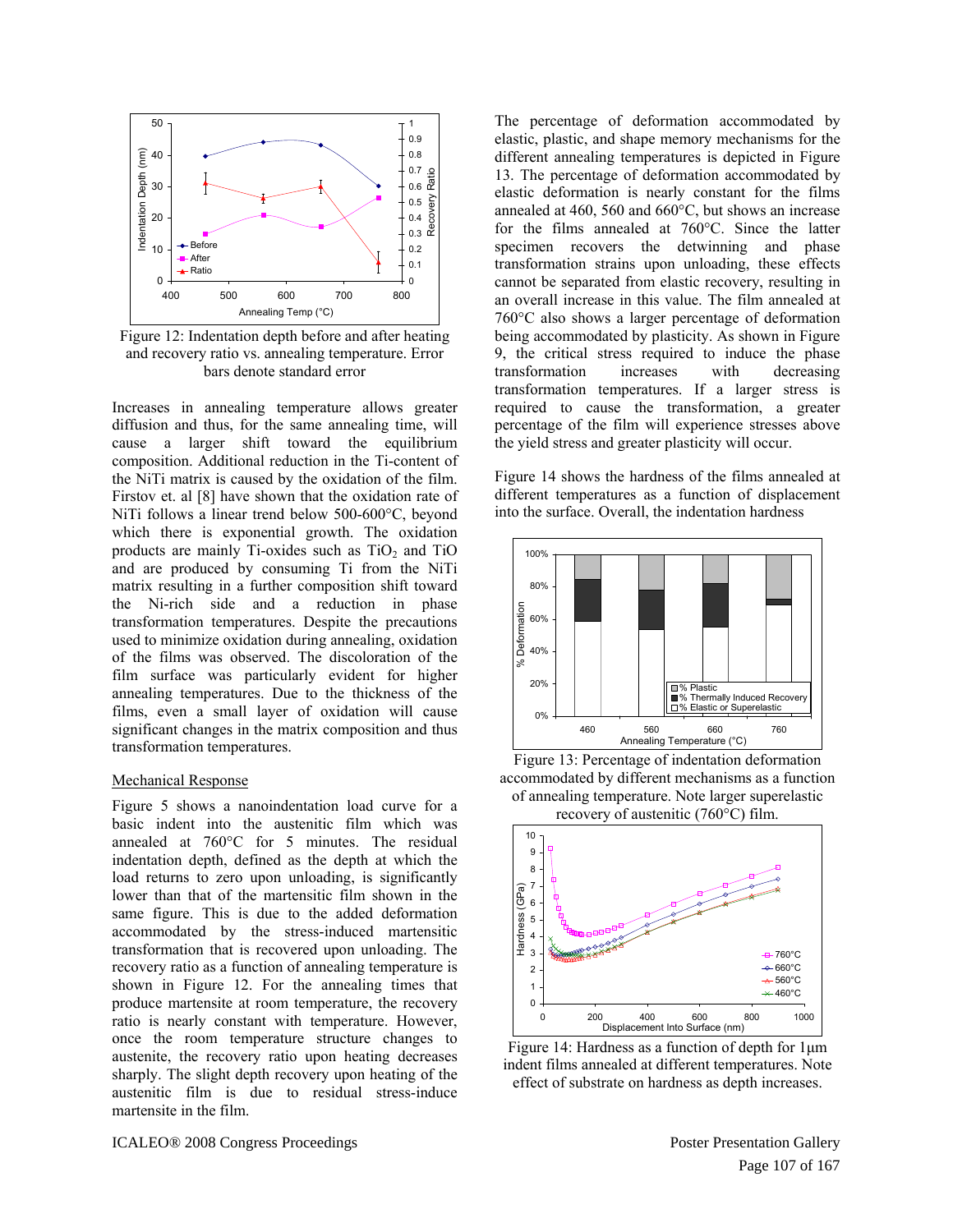<span id="page-8-0"></span>seems to increase with increasing annealing temperature except for at shallow indentation depths. For indentation depths above 200nm, the difference in hardness between films annealed at 460 and 560°C is negligible. Increases in the annealing temperature from 560 to 760°C, however, is accompanied by an overall increase in hardness with temperature. Since all of the films are deposited on the same substrate and barrier layer, this shift is indicative of a change in the active deformation mechanisms between the films rather than substrate properties. For the fully austenitic film, as the indentation depth increases the hardness values decrease but remain higher than those of the films annealed at lower temperatures even at the maximum indentation depth of 1μm. The initial decrease in hardness is thought to be due to the relative activity of the different deformation mechanism with increasing stress. At low depths and stresses a great deal of deformation is accommodated by elastic deformation of the austenite, resulting in a high hardness values. As the indentation depth is increased phase transformation becomes a more active mechanism. Further increases in indentation depth results in a greater presence of stress-induced martensite which is accompanied by a decrease in hardness. The hardness at the maximum indentation depth does not reach that of the martensitic films since not all of the material under the indenter tip will undergo the phase transformation and the properties of the residual austenite in and around the indentation will still be felt.

The hardness of the films at a 400nm indentation depth along with martensitic start temperatures are shown in [Figure 15](#page-8-0) as a function of annealing temperature. While significant substrate effects will be seen at 400nm in a 1μm film, each film is deposited on identical substrates so the effects should be similar for each specimen. The change in hardness coincides with the change in the transformation temperature. This supports the theory that the deformation mechanism is responsible for the hardness shift. The strain accommodated by phase transformation in austenitic films is reversible upon unloading which acts as a pseudo-elastic deformation mechanism. With a greater number of reversible deformation mechanism available to austenitic films, and a larger elastic modulus than for martensite, for the same indentation depth, a greater load will be necessary and the contact area will be smaller. Both of these effects contribute to the greater hardness seen for austenitic films. The increase in hardness seen between the films annealed at 660 and 760°C is due to the volume fraction of martensite in each of the films. Annealing at 760°C produces a fully austenitic film while annealing at 660°C produces a phase mixture of martensite and austenite as determined through XRD. Using the rule of mixtures,





the fully austenitic films would be expected to have a higher hardness value.

## **Conclusion**

Ti-rich NiTi films annealed at various temperatures and times have been characterized through x-ray diffraction and nanoindentation. The films exhibit a martensitic structure when annealed at low temperatures and the growth of NiTi<sub>2</sub> precipitates with annealing time results in higher transformation temperatures and a reduced thermal transformation hysteresis. Increasing the annealing temperature has been shown to decrease transformation temperatures and increase the volume fraction of austenite in the films. The recovery ratio of the films after nanoindentation was found to be dependent primarily on the room temperature phase of the film with the martensitic films showing greater thermally induced recovery due to the pseudo-plastic deformation accommodated by detwinning. Nanoindentation hardness has been shown to increase with decreasing transformation temperatures due to the addition of phase transformation strain as a pseudo-elastic deformation mechanism for austenite. These results suggest that short duration thermal treatments are an effective method of changing the shape memory and mechanical properties of Ti-rich NiTi thin films. Furthermore, these relationships can be applied to the design of laser processes for fabrication of functionally graded shape memory devices.

#### **References**

[1] Bellouard, Y. (2008) Shape memory alloys for Microsystems: A review from a material research